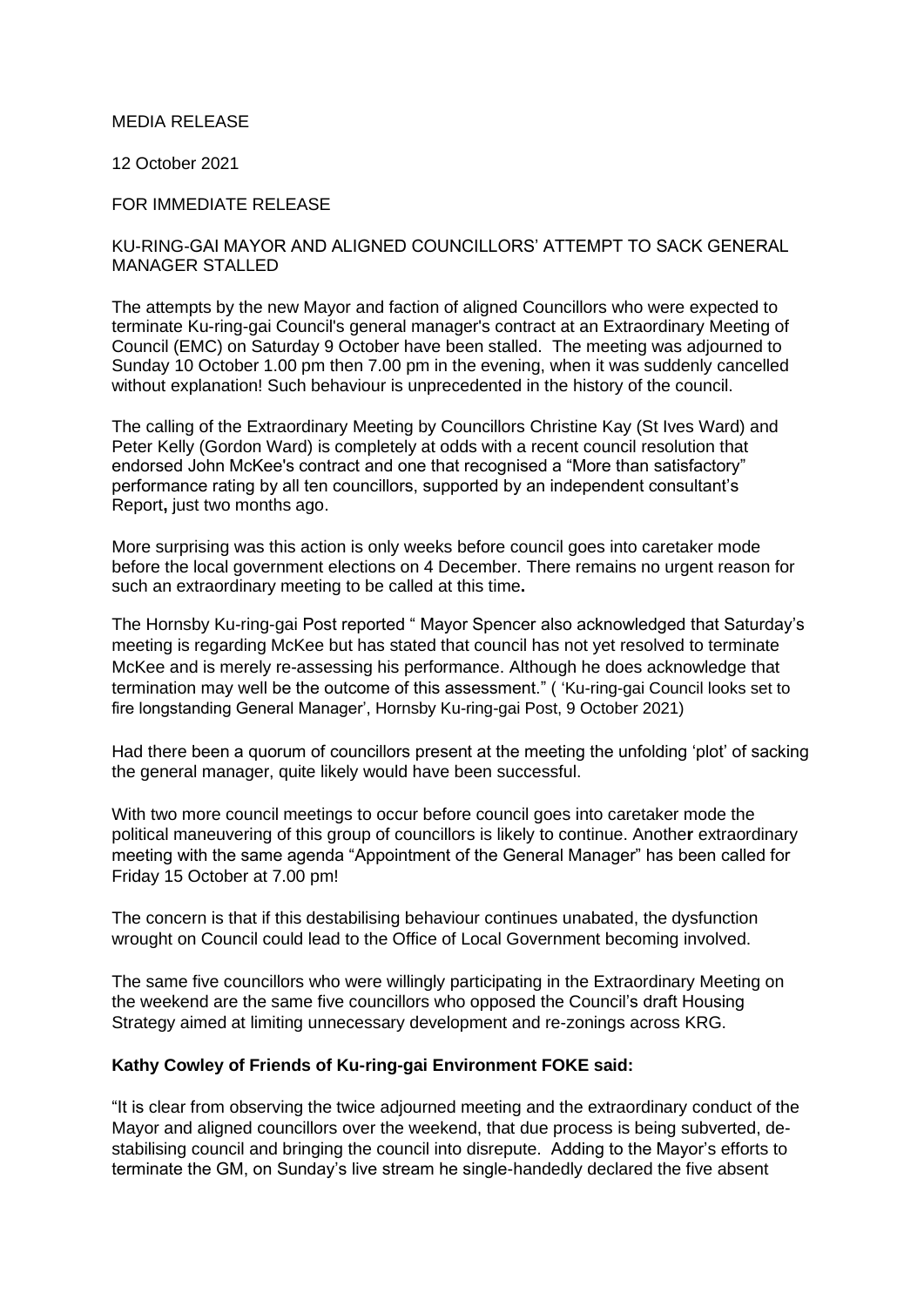councillors would be removed from office if they did not attend the adjourned meeting on Sunday at 7.00 pm. A power which he does not hold."

# **Jill Green of STEP environmental community group said:**

"The procedure followed at the Extraordinary Meeting and at the ensuing two adjourned meetings is extremely concerning. Its legality is unclear as are its implications for the ability of the Council to operate effectively until the local government elections in December."

# **Christine Drake of NTAG Inc North Turramurra residents group said:**

"The actions of Councillors Kay, Kelly and Mayor Cedric Spencer in trying to overturn the democratic due process in terminating the contract of a well respected General Manager should be unaccceptable to all fair minded residents.

Ku-ring-gai Council is amongst the most financially stable and well run Councils in Australia with General Manager Mr. John McKee who has only recently received a high performance rating.

By calling an Extraordinary General Meeting on both Saturday and Sunday the problem now endemic at Council is highlighted. Five Councillors were all involved in this underhand action and it is hoped that residents will reflect on this behaviour when they cast their votes at the 4th December Council election.

Council meetings evidence a complete lack of fundamental knowledge about the Code of Meeting Practice and were conducted in a manner that frankly could be seen as an embarrassment to all residents.

It seems evident that in the current divisive situation, Ku-ring-gai Council will descend into an autocracy where the best interests of residents are a poor second to the political ambitions of a few Councillors."

### **Christiane Berlioz former St Ives Councillor said:**

"Not only does the recently elected Mayor, who only holds his office for 10 weeks until the 4 December NSW Local Government Elections, want to hold confidential Extraordinary Meetings to potentially sack the GM, he now also wants to terminate the office of five councillors who have not participated in his plan.

Residents should be very concerned about what Mayor Spencer plans to do without a General Manager and without five of the democratically elected councillors, leaving only his chosen few running the show."

### **CONTACT:**

**Kathy Cowley 0431 158 880**

**Jill Green 0408 470 043**

**Christine Drake 0400 369 360**

**Christiane Berlioz 0478 489 436**